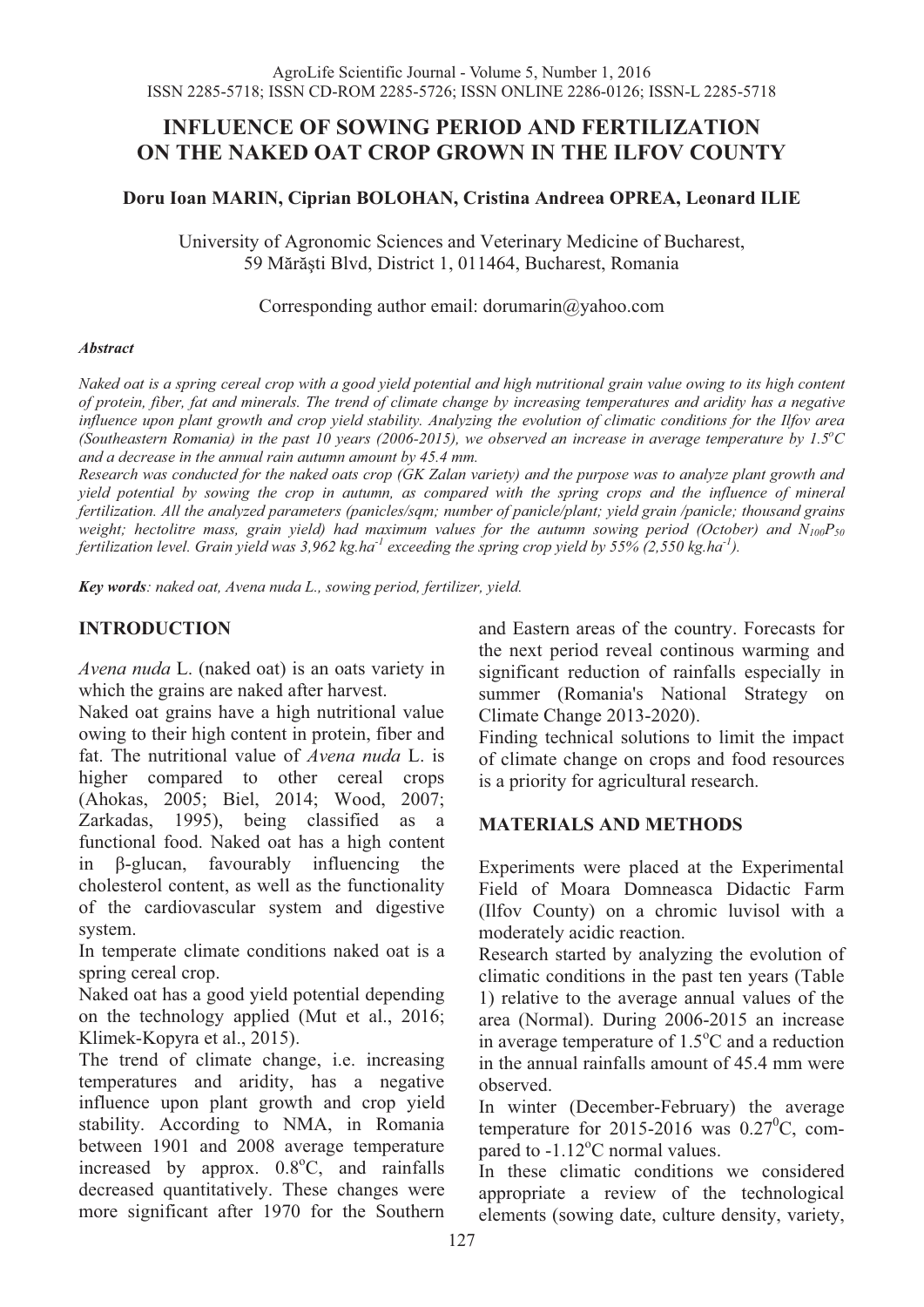dosage and type of fertilizer, soil tillage system, etc.), especially for some spring crops.

Research was conducted for the naked oat crop *Avena nuda* L. Biological material was represented by GK Zalan variety.

|                       |        | Temperature (°C)                                       |              | Rainfall (mm)            |                  |       |  |
|-----------------------|--------|--------------------------------------------------------|--------------|--------------------------|------------------|-------|--|
| Month                 | Normal | Average<br>$2014 -$<br>Normal<br>2006-<br>2015<br>2015 |              | Average<br>2006-<br>2015 | $2014 -$<br>2015 |       |  |
| October               | 11.0   | 12.3                                                   | 11.8         | 35.8                     | 48.24            | 64.2  |  |
| November              | 5.3    | 6.8                                                    | 6            | 40.6                     | 24.5             | 49.1  |  |
| December              | 04     | 1.4                                                    | 1.4          | 36.7                     | 46.5             | 84.6  |  |
| January               | $-3.0$ | $-1.5$                                                 | $-1.5$       | 30.0                     | 36.0             | 33.4  |  |
| February              | $-0.9$ | 0.9                                                    | $\mathbf{2}$ | 32.1                     | 16.9             | 21.4  |  |
| March                 | 4.4    | 6.5                                                    | 6.2          | 31.6                     | 26.9             | 65.0  |  |
| April                 | 11.2   | 12.6                                                   | 11.7         | 48.1                     | 39.5             | 2.0   |  |
| May                   | 16.5   | 17.6                                                   | 18.6         | 67.7                     | 63.2             | 33.6  |  |
| June                  | 20.2   | 21.6                                                   | 21.0         | 86.3                     | 70.5             | 56.8  |  |
| July                  | 22.1   | 23.4                                                   | 25.3         | 63.1                     | 51.1             | 5.2   |  |
| August                | 21.1   | 23.6                                                   | 24.3         | 50.5                     | 38.0             | 48.4  |  |
| September             | 17.5   | 18.3                                                   | 18.8         | 33.6                     | 48.7             | 88.0  |  |
| Average °C<br>Sum -mm | 10.5   | 11.96                                                  | 12.1         | 556.1                    | 509.87           | 551.7 |  |

Table 1. Climatic condition of Moara Domnească, Ilfov

The purpose of the research was to analyze plant growth and yield potential by sowing the naked oat crops in autumn, as compared with the spring crops.

Sowing was conducted in two periods: Period I - 18 October 2014 and Period II - 28 March 2015.

The effect of three fertilizations  $(N_0P_0, N_{100}P_0,$  $N_{100}P_{50}$ ) on plant development and crop yield was analyzed. Nitrogen fertilizer was applied in divided doses, 50% of the dose at sowing and 50% during vegetation and phosphorus fertilizer (as NP 20:20 complex fertilizer) was applied at sowing.

During the vegetation period observations and biometric measurements were conducted.

# **RESULTS AND DISCUSSIONS**

### *Influence of sowing period and fertilization upon naked oats crop density*

Naked oat crop in May (Table 2) at sowing presented a higher density in the variants fertilized with up to  $12\%$  (N<sub>100</sub>P<sub>50</sub>), compared to the unfertilized variants. At spring sowing

crop density was between 277 and 291 plants/sqm.

Table 2. *Avena nuda* L. crop density (plants/sqm) in spring, depending on sowing period and fertilization

|                    | <b>Period I - October</b>             |           |      | Period II - March                     |     |      |  |
|--------------------|---------------------------------------|-----------|------|---------------------------------------|-----|------|--|
| <b>Variants</b>    | No. of<br>$\frac{0}{0}$<br>plants/sqm |           | Diff | No. of<br>$\frac{0}{0}$<br>plants/sqm |     | Diff |  |
| $\rm N_0$          | 228                                   | Ct<br>100 |      | 277                                   | 100 | Ct   |  |
| $\mathrm{N_{100}}$ | 245                                   | 107       | 17   | 291                                   | 105 | 14   |  |
| $N_{100}P_{50}$    | 256                                   | 112       | 28   | 283                                   | 102 | 6    |  |

## *Influence of the sowing period and fertilization on the number of panicles*

An important component of yield was the number of harvested panicles.

The data presented in Table 3 show that, depending on fertilization, the number of panicles/sqm was between 242 and 350 panicles/sqm for the autumn sowing period while for the spring sowing period was between 264 and 322 panicles/sqm.

 $N_{100}P_0$  fertilization generated a 35% increase for the autumn sowing period and a 17% increase for the second sowing period, and nitrogen and phosphorus fertilization resulted in an increase of 45% in Period I and 22% in Period II.

Table 3. Panicles density to naked oat crop depending on sowing period and fertilization

|                    |                  | <b>Period I - October</b> |      |                      | Period II - March |      |                      |  |
|--------------------|------------------|---------------------------|------|----------------------|-------------------|------|----------------------|--|
| <b>Variants</b>    | No. of<br>pn/sqm | $\frac{0}{0}$             | Diff | No. of<br>pn/sq<br>m | $\frac{0}{0}$     | Diff | PII<br>$\frac{0}{0}$ |  |
| $\rm N_0$          | 242              | 100                       | Ct   | 264                  | 100               | Ct   | 22                   |  |
| $\mathrm{N_{100}}$ | 327              | 135                       | 85   | 310                  | 117               | 46   | 17                   |  |
| $N_{100}P_{50}$    | 350              | 145                       | 108  | 322                  | 122               | 58   | 28                   |  |

Phosphorus-based fertilizer had a higher effect to the oat sown in autumn, as the number of panicles was 9% higher.

The number of panicles formed by the productive twinning of oat plants (Table 4) was favourably influenced by fertilization in both sowing periods; maximum results were recorded for autumn sowing 1.33-1.37 panicles/plant. For the variant sown in March, there were 1.06-1.14 panicles/plant on average, the productive twinning being influenced more strongly by low rainfalls in April and May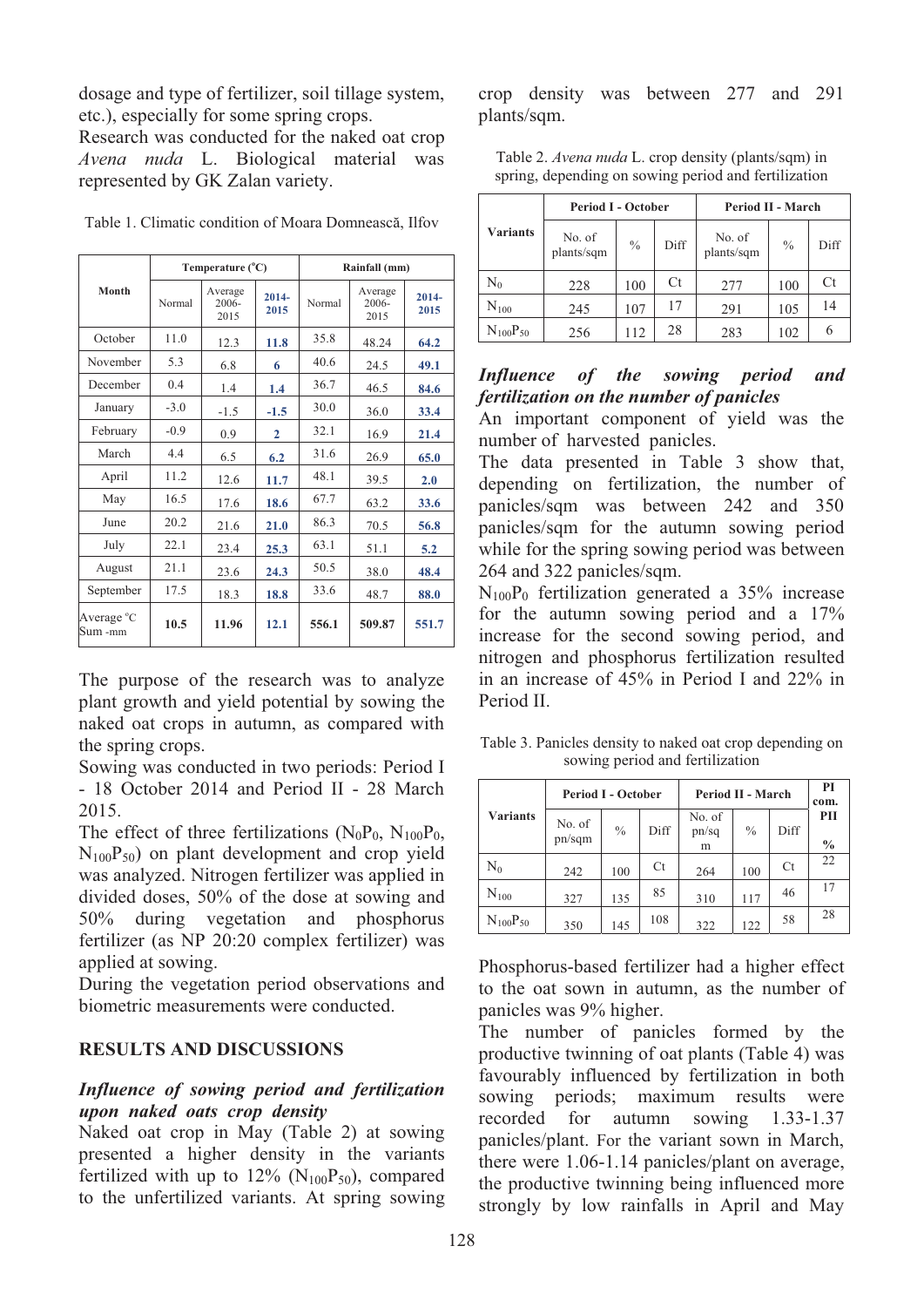(31% of the value of rainfalls in the area). Naked oat sown in autumn resulted in an increase in the number of panicles/plant by 11- 25%, compared to the crop sown in March.

|                 |             | <b>Period I - October</b> |      | Period II - March | PI            |      |                               |
|-----------------|-------------|---------------------------|------|-------------------|---------------|------|-------------------------------|
| <b>Variants</b> | No<br>pn/pl | $\frac{0}{0}$             | Diff | Nr<br>pn/pl       | $\frac{0}{0}$ | Diff | comp.<br>PII<br>$\frac{0}{0}$ |
| $\mathrm{N}_0$  | 1.06        | 100                       | Ct   | 0.95              | 100           | Ct   | 111                           |
| $N_{100}$       | 1.33        | 125                       | 0.27 | 1.06              | 111           | 0.11 | 125                           |
| $N_{100}P_{50}$ | 1.37        | 129                       | 0.31 | 1.14              | 120           | 0.19 | 120                           |

Table 4. Number of panicles/plant in naked oat crops depending on sowing period and fertilization



Figure 1. Naked oat plants development depending on sowing period (Left - Period I, Right -Period II) at 6/19/2015

# *Influence of the sowing period and fertilization upon grain yield*

Sowing period and fertilization strongly influenced the nude oats yield level in 2015 (Table 5).

Grain yield had the highest level in the three variants of fertilization for the autumn sowing period. Fort the fertilizated variant  $N_{100}P_{50}$  the recorded grain yield was of 3962 kg.ha<sup>-1</sup>. The fertilizer resulted in yield increase of 1852  $kg.ha^{-1}$  for nitrogen a dose of 100 kg.ha<sup>-1</sup> and  $2246 \text{ kg.ha}^{-1}$  from the nitrogen and phosphorus. For the second sowing period (spring), the maximum yield level of  $2550 \text{ kg.ha}^{-1}$  was recorded for nitrogen and phosphorus fertilization, and the yield increase was 1145 kg.ha<sup>-1</sup> for N<sub>100</sub> and 1412 kg.ha<sup>-1</sup> for N<sub>100</sub>P<sub>50</sub> compared to the unfertilized variant.

Analyzing the sowing period effect on yield, it resulted that autumn sowing generated important yield increases of  $365 \text{ kg.ha}^{-1}$  for the

unfertilized variant, i.e.  $1145 \text{ kg.ha}^{-1}$  for nitrogen fertilization and  $1412 \text{ kg.ha}^{-1}$  when  $N_{100}P_{50}$  surpassed the oats yield sown in Period II by 27-55%.

Table 5. Sowing period and fertilization influence on naked oats yield

|                      |              | <b>Period I - October</b> |      |              | Period II - March | Diff | PI                            |                      |
|----------------------|--------------|---------------------------|------|--------------|-------------------|------|-------------------------------|----------------------|
| <b>Variants</b>      | $kg.ha^{-1}$ | $\frac{0}{0}$             | Diff | $kg.ha^{-1}$ | $\%$              | Diff | PI-PII<br>kg.ha <sup>-1</sup> | comp.<br>PII<br>$\%$ |
| $N_0$                | 1716         | 100                       | Ct   | 1351         | 100               | Ct   | 365                           | 127                  |
| $N_{100}$            | 3568         | 208                       | 1852 | 2423         | 179               | 1072 | 1145                          | 147                  |
| $N_{100}P_{50}$      | 3962         | 231                       | 2246 | 2550         | 189               | 1199 | 1412                          | 155                  |
| LSD $(5\%) = 217$ kg |              |                           |      |              |                   |      |                               |                      |

# *Influence of the sowing period and fertilization on some yield parameters*

The analysis of several yield parameters (yield/panicle - YGP, a thousand grains weight - TGW, hectolitre mass - HM see, Table 6) shows that they were favourably influenced by autumn sowing and fertilizer applied. Thousand grains weight per panicle increased depending on fertilization with 0.20-0.34 g, TGW with 0.3-1.1 g and HM with 0.5-1.3 kg.

Table 6. Sowing period and fertilization influence on naked oats yield parameters

| <b>Variants</b>                                      |            | <b>Period I - October</b> |                    | Period II - March |            |        |  |  |
|------------------------------------------------------|------------|---------------------------|--------------------|-------------------|------------|--------|--|--|
|                                                      | <b>YGP</b> | <b>TGW</b>                | HМ                 | YGP               | <b>TGW</b> | HM     |  |  |
|                                                      | g          | g                         | kg                 | g                 | g          | kg     |  |  |
|                                                      | $(\%)$     | $(\%)$                    | $\binom{0}{0}$     | $(\%)$            | $(\%)$     | $(\%)$ |  |  |
|                                                      | 0.71       | 22.3                      | 58.1               | 0.51              | 22.0       | 57.6   |  |  |
| $\rm N_0$                                            | (100)      | (100)                     | (100)              | (100)             | (100)      | (100)  |  |  |
| $N_{100}$                                            | 1.09       | 23.8                      | 59.6               | 0.78              | 23.0       | 58.9   |  |  |
|                                                      | (153)      | (107)                     | (102)              | (153)             | (105)      | (102)  |  |  |
|                                                      | 1.13       | 24.2                      | 60.0               | 0.79              | 23.1       | 58.7   |  |  |
| $N_{100}P_{50}$                                      | (159)      | (108)                     | (103)              | (155)             | (105)      | (102)  |  |  |
| YGP-yield grain panicle; TGW-thousand grains weight; |            |                           |                    |                   |            |        |  |  |
|                                                      |            |                           | HM-hectolitre mass |                   |            |        |  |  |

# **CONCLUSIONS**

Considering the conditions of the agricultural year 2014-2015, the results obtained show that the cultivation of the naked oats variety GK Zalan as winter grain leads to substantial yield increases under the pedological and climatic conditions of the Ilfov region.

In spring plants had a quick start of the vegetative development, a vigorous development with a higher capitalization of fertilizers and soil water reserve.

All the analyzed parameters recorded the highest values for the autumn sowing period and  $N_{100}P_{50}$  fertilization level.